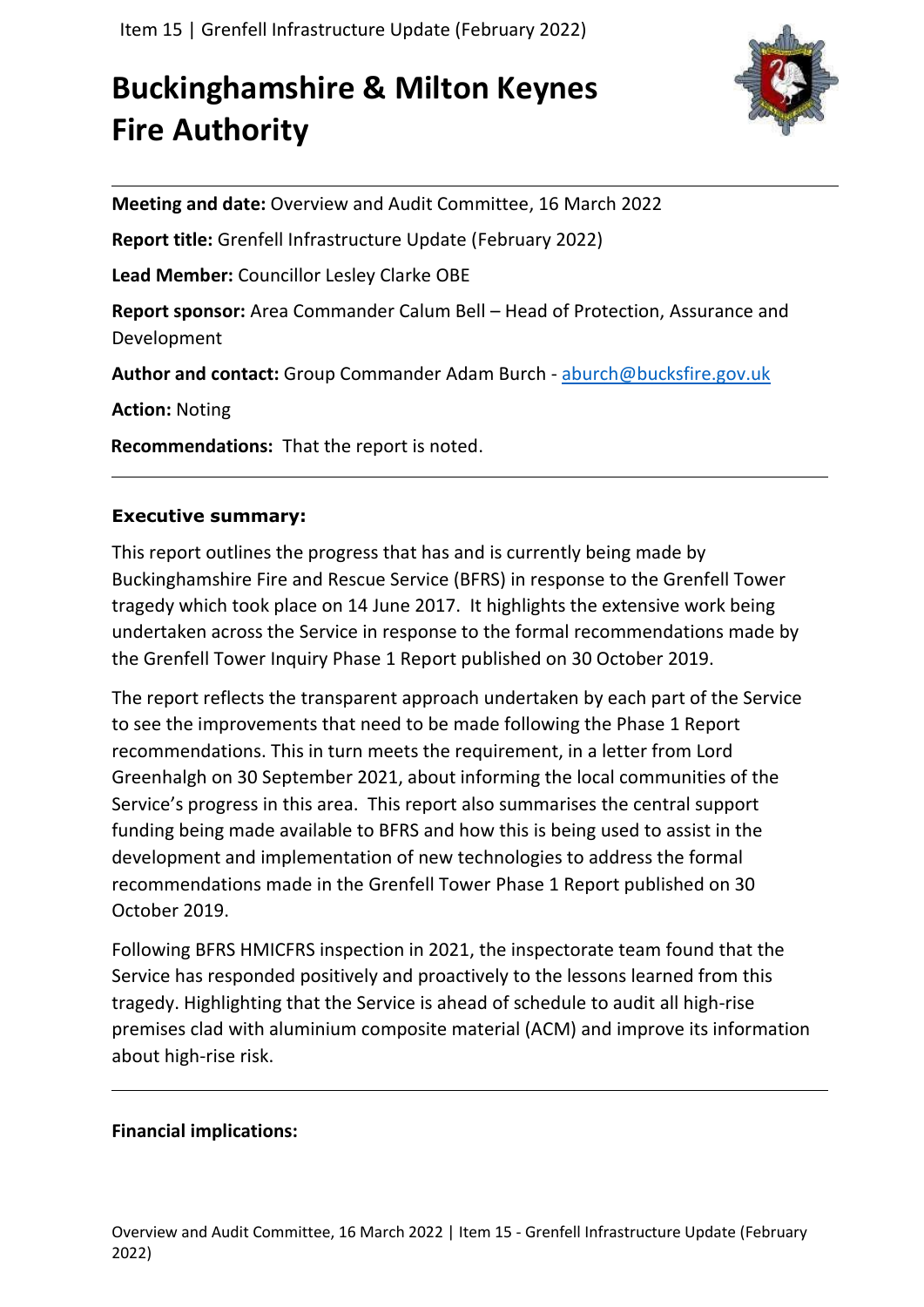BFRS has received specific allocations of grant funding to address the Phase 1 recommendations and separate cost centres have been created to ensure robust monitoring of expenditure and accurate reporting back to the Home Office through the National Fire Chiefs Council (NFCC).

Monitoring and reporting is undertaken by the Protection and Technical Group Commanders and is authorised by the Director of Finance and Assets.

# **Risk management:**

Risks to the delivery of the Grenfell project are recorded, managed and monitored at a departmental level as indicated in the Corporate Risk Management Procedure. Risks can be escalated from the project register to the Protection and Assurance Risk Register or Corporate Risk Register as required.

A dedicated station Commander has been given the responsibility of monitoring BFRS progress against the recommendations made in the Phase 1 report and this is regularly reviewed and updated and reported through the Protection and Assurance Risk Register.

# **Legal implications:**

Any legal implications are considered as the respective strands of this project are implemented.

## **Privacy and security implications:**

There are no identified privacy issues or security implications and the implementation of the recommendations and the information in the Phase 1 Report are in the public domain.

### **Duty to collaborate:**

Throughout the progression of this project there have been opportunities to collaborate with the other Thames Valley Fire and Rescue Services as well as with local authorities. This continues to take place and specific examples have been highlighted in *Annex A Grenfell Infrastructure Update – February 2022*. This involves collaborative procedures and collaborative exercises.

# **Health and safety implications:**

The imbedded practical application of the health and safety management policies and procedures ensure the Service's compliance is demonstrated and evidenced as it continues to implement the respective strands of the project.

# **Environmental implications:**

The actions undertaken by the Service under the project heading of Grenfell are aiming to meet the recommendations as set out by the Home Office. Whilst considering this the project team is aware of the duty of the Service to consider the environmental impact of its activity. Environmental considerations form part of the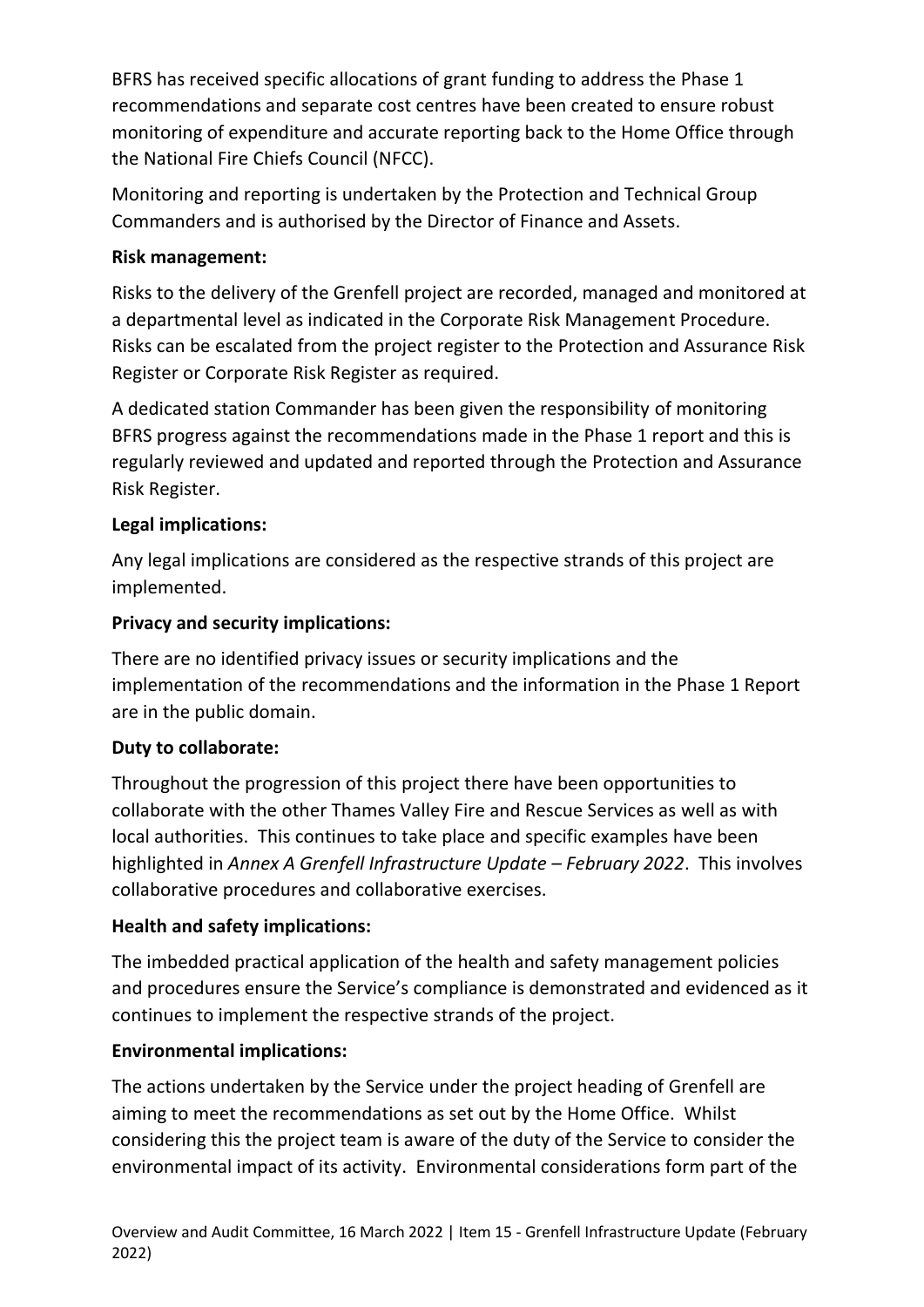procurement process and are considered throughout the way in which the Service undertakes training and transport when managing exercises.

### **Equality, diversity, and inclusion implications:**

Equality, Diversity and Inclusion matters are considered routinely as each respective action is undertaken to meet the recommendations. Equality impact assessments are considered and undertaken where there is any perceived impact.

### **Consultation and communication:**

Regular stakeholder engagement is achieved across BFRS through the dedicated project coordinator and within the Grenfell project Group, involving a range of departments across the Service. This is highlighted through the Annex A report and the ongoing reports and progress are monitored and reported through the management processes and reporting line.

The paper is for noting and further updates will continue to come to O&A through the Head of Protection and Assurance via the Operational Assurance Group and the Performance Monitoring Board.

### **Background papers:**

[Phase 1 report | Grenfell Tower Inquiry](https://www.grenfelltowerinquiry.org.uk/phase-1-report)

| <b>Appendix</b> |                                          | <b>Protective Marking</b> |
|-----------------|------------------------------------------|---------------------------|
|                 | Annex A – Grenfell Infrastructure Update | <b>None</b>               |
|                 | (February 2022)                          |                           |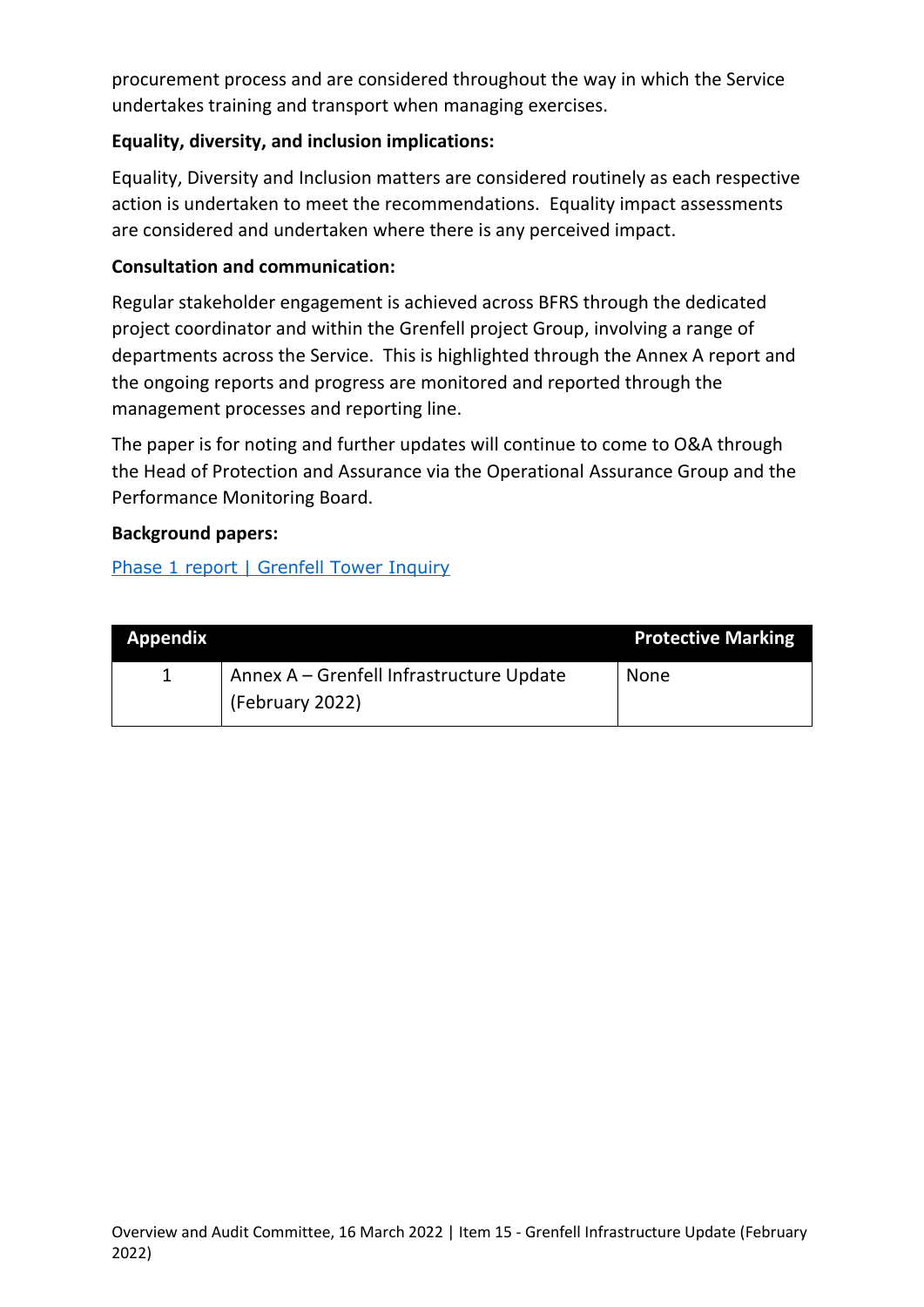# Grenfell Infrastructure Update (February 2022)

Buckinghamshire Fire and Rescue Service Updated February 2022

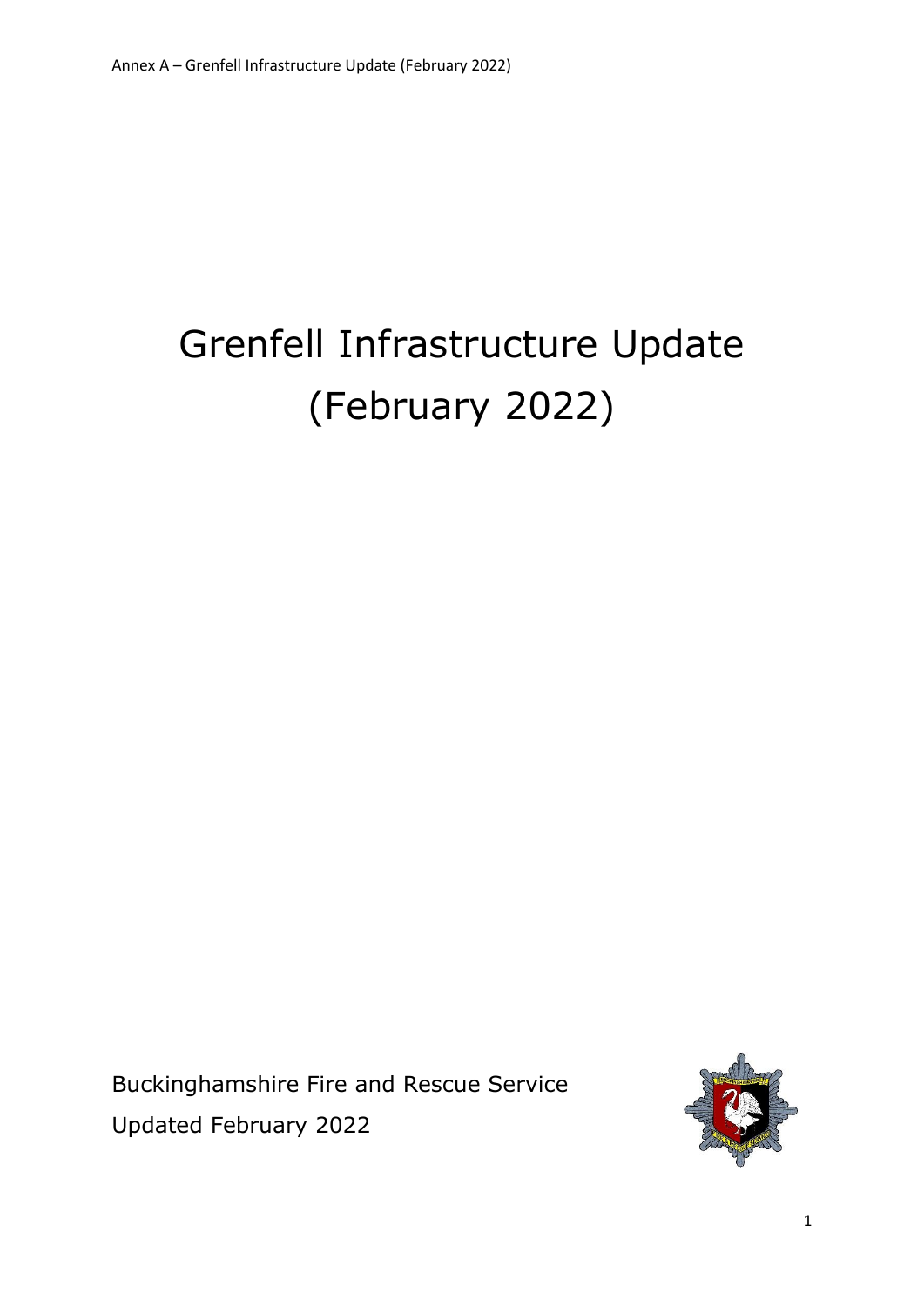**Contents:**

- **1. Executive Summary**
- **2. Introduction**
- **3. Response Activity**
- **4. Prevention Activity**
- **5. Protection Activity**
- **6. Operational Assurance and Training Department Activities**
- **7. Improvement Plan Following the Grenfell Tower Inquiry Phase 1 Report and a Look Forward to Phase 2**
- **8. Central Funding**
- **9. Collaboration and Alignment**
- **10.Conclusion**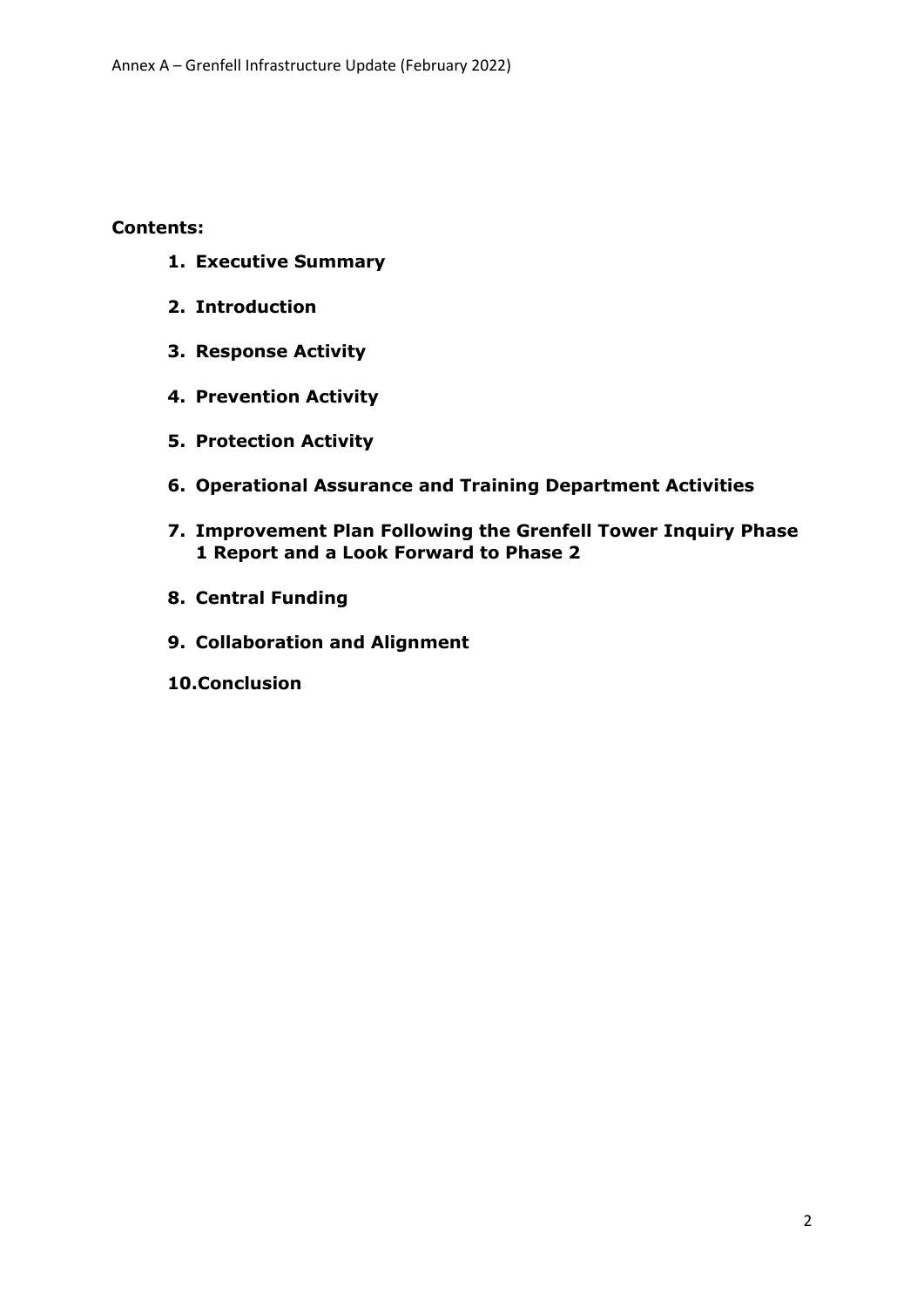### **1. Executive Summary**

- 1.1 This report outlines the progress that has and is currently being made by Buckinghamshire Fire and Rescue Service (BFRS) in response to the Grenfell Tower tragedy which took place on 14 June 2017. It highlights the extensive work being undertaken across the Service in response to the formal recommendations made by the Grenfell Tower Inquiry Phase 1 Report published on 30 October 2019.
- 1.2 The report reflects the transparent approach undertaken by each part of the Service to see the improvements that need to be made following the Phase 1 Report recommendations. This in turn meets the requirement detailed in a letter from Lord Greenhalgh on 30 September 2021, about informing the local communities of the Service's progress in this area. This report also summarises the central support funding being made available to BFRS and how this is being used to assist in the development and implementation of new technologies to address the formal recommendations made in the Grenfell Tower Phase 1 Report published on 30 October 2019.

## **2. Introduction**

- 2.1 Grenfell was the most significant high-rise fire the Country has experienced in living memory. The resulting Public Inquiry is still ongoing. Phase 1 established a factual narrative of events, highlighting the organisational learning for London Fire Brigade (LFB); Phase 2 is currently underway (having been delayed by the COVID pandemic) and is divided into eight modules which include how the construction of the Tower affected the fire on 14 June 2017.
- 2.2 As a result of the Grenfell Tower Fire, BFRS has undertaken a number of actions to enhance how it manages the risks associated with large, complex buildings. Since the publication of the Phase 1 report, it continues to work through the 46 recommendations to inform the evolving improvement plan.
- 2.3 BFRS have also taken the opportunity to collaboratively work with other services and agencies to review policy and procedures involving fires in high-rise buildings to review and assure how effectively it responds to these incidents. There are a number of projects and activities that were already taking place as part of the Service's improvement journey that reflect some of the lessons of Grenfell that also form part of the ongoing work.

# **3. Response Activity**

3.1 The Technical Team has oversight of the Site-Specific Risk Information database, ensuring the Service's obligations under Section 7 (2) (d) of the fire and Rescue Services Act 2004, and has previously conducted a review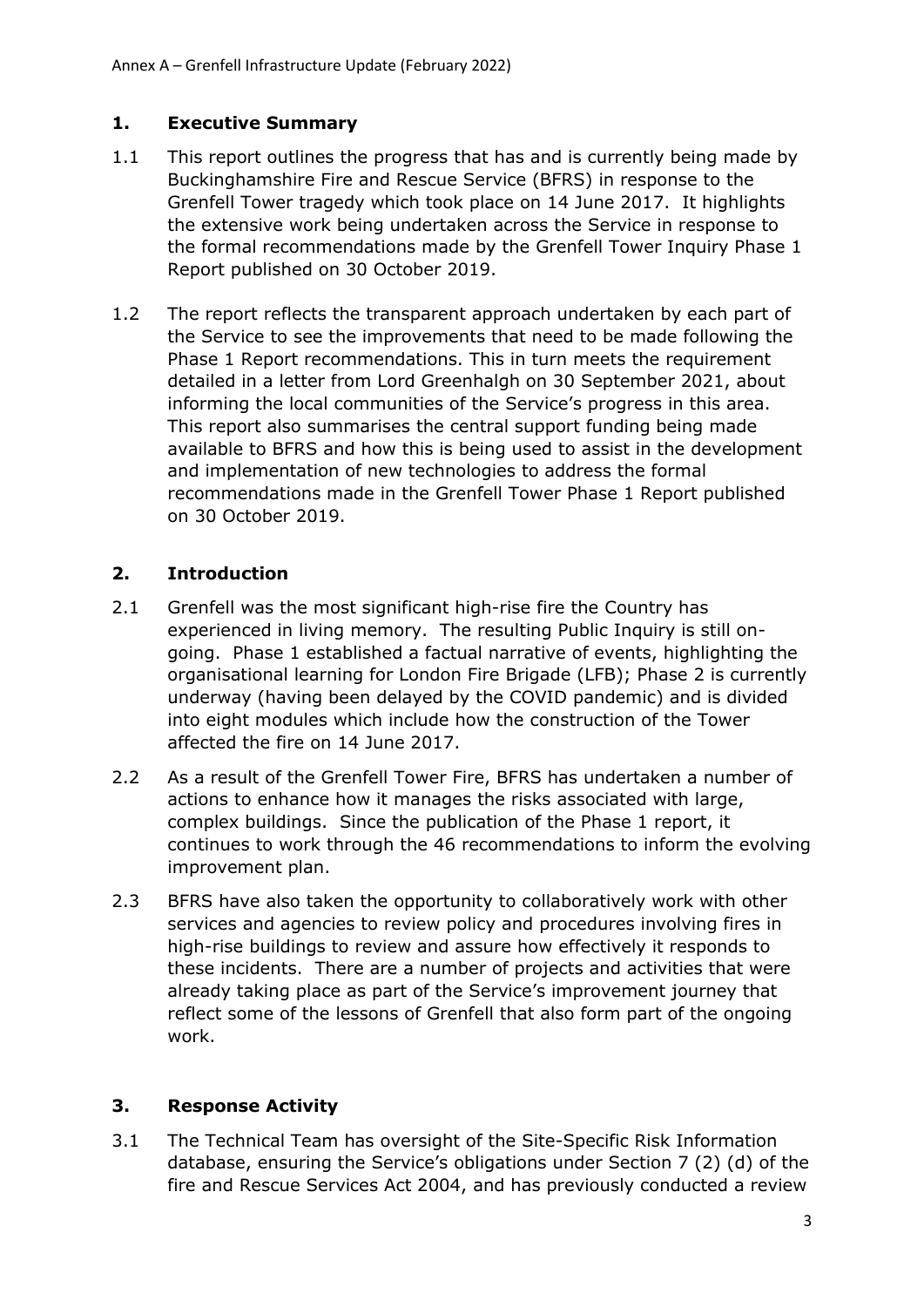of all high-rise risks. This involved the Data and intelligence and Risk Information teams working together to identify all structures in Buckinghamshire and Milton Keynes over 18 metres and then cross referencing this with those buildings that are residential or commercial of six floors and over. This gives it the confidence to understand the highrise in its area. These buildings are automatically given a high-risk status which ensures an annual review and visit from the local fire station which in turn results in the production of a tactical plan to assist crews to resolve any operational incidents on these sites. When completed, the risk information and plans are made available to all frontline appliances through Mobile Data Terminals and are also shared with the neighbouring services up to 10 km from the risk site. This information is also made available within Thames Valley Fire Control Service (TVFCS) and relevant information is made available to the operational crews whenever they are sent to an incident involving high-rise buildings.

- 3.2 Whilst waiting for further changes to national high-rise firefighting policy, BFRS has issued interim guidance for operational considerations related to building managers' stay put procedures and the evacuation requirements of large residential buildings. This guidance required the Response and Protection Teams to work together to establish the evacuation strategy for each building during intelligence gathering for inclusion in the Site-Specific Risk Information. The guidance also raised awareness of how the move from a Stay Put to a Simultaneous Evacuation during a fire and highlighted the foreseeable scenarios where incidents occur in high-rise residential buildings that challenge both the structural integrity and compartmentation in the event of fire. The guidance also reiterated the incident Commander's authority to review the evacuation strategy for the building from an operational perspective.
- 3.3 The policies and training packages for operational staff were reviewed, drawing attention to the need for external safety observers to monitor external fire spread from the compartment of origin and to clarify the risks of how combustible exterior materials and poor building management can lead to accelerated fire growth. Additionally, working with Thames Valley Fire Control Service (TVFCS) and the other two Thames Valley Services the pre-determined attendance was reviewed to ensure that it reflected the requirements identified for fires in high-rise.
- 3.4 Having undertaken remedial action, BFRS has turned its attention to ensuring our preparedness for the introduction of any changes in National Operational Guidance by engaging in the consultation process and ensuring that this guidance is fully implemented across the Thames Valley. This work is being undertaken in joint partnership with both Oxfordshire and Royal Berkshire Fire and Rescue Services introducing both collaborative equipment and procedures. Work in this area continues as new guidance and information is released.
- 3.5 A project is underway to incorporate the Site-Specific Risk Information (SSRI) that is collected by the operational staff will into the Premises Risk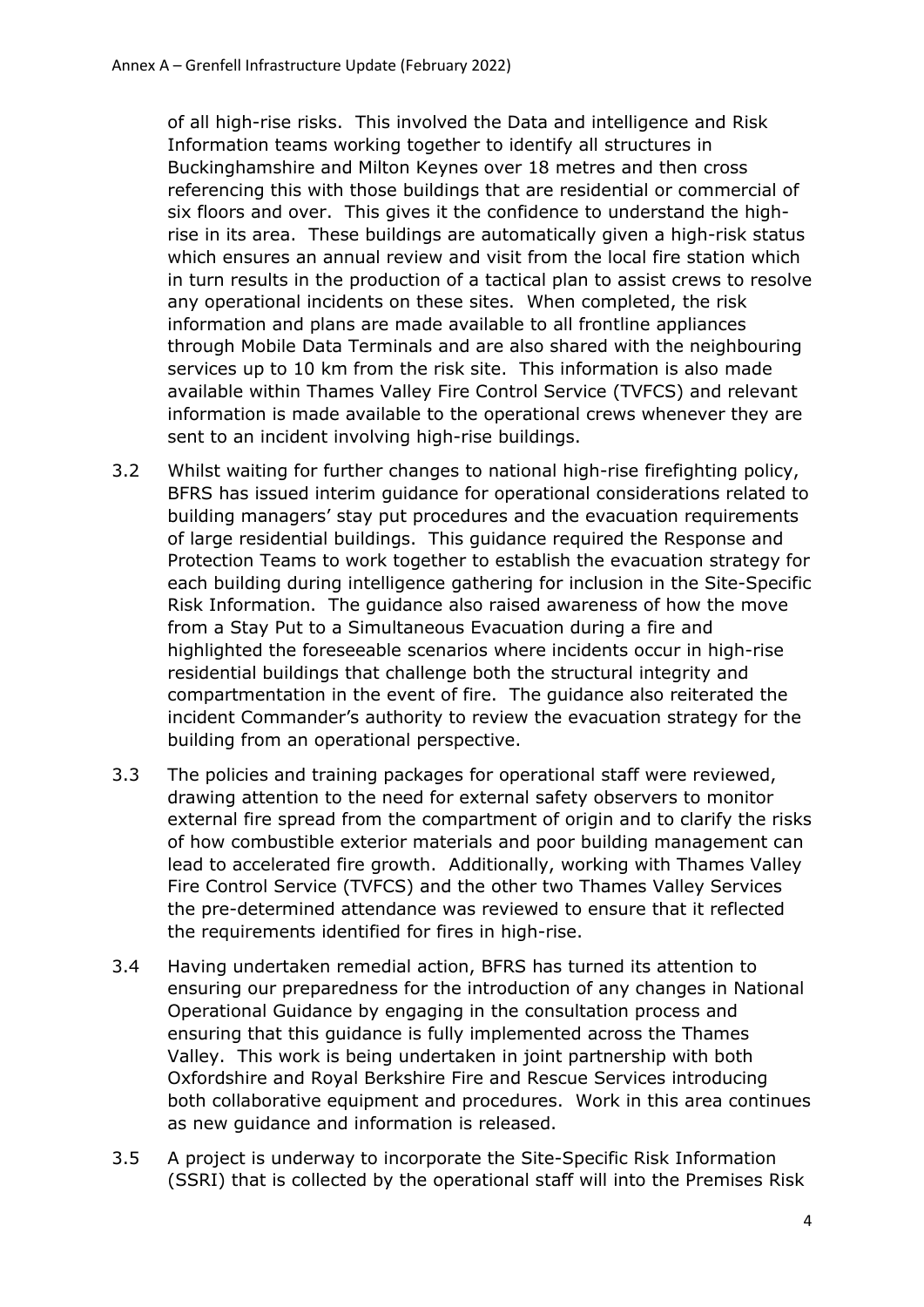Management System (PRMS). This will mean that data collected from Response, Prevention and Protection will be in the same software system offering a single source for all information and information collated and recorded on the buildings and their occupants. This will give added insight into the activities of other departments with reference to specific buildings and will continue to improve the way in which departments collaboratively work with each other. The introduction of a new SSRI module in PRMS will improve the quality and accessibility of risk intelligence captured on high-risk premises.

## **4. Prevention Activity**

4.1 The Service area's high-rise buildings house a differing range of vulnerabilities which can reduce the likelihood of engagement with preventative advice. These include high-density occupancy, disability, drug and alcohol dependency, hoarding, transient living, and communication difficulties linked to literacy levels and first language.

Following low levels of engagement with community information sessions, the prevention team has worked to build relationships with the respective councils, responsible persons, and residents associations to improve proactive engagement.

4.2 BFRS has stratified all high-rise domestic dwellings based upon known protection issues, external wall surfaces and tenancy turnover, enabling prevention information to be offered more frequently to those at greater risk of fire.

The Community Safety Technicians have been trained to recognise fire safety issues within the common parts of high-rise buildings which they pass to protection for investigation.

4.3 Where there is specific information or concern with particular high risk residential buildings including high-rise from operational incidents or the public, the Prevention team proactively engage with the residents and the responsible person to mitigate the identified issue or risk, highlighting the collaboration work that goes on between the prevention team and operational crews.

# **5. Protection Activities**

5.1 The Protection Team continues to maintain its knowledge and understanding of the construction of modern buildings and how they are being refurbished whilst keeping abreast of evolution of building methods particularly following Grenfell. The Protection Team has carried out a review of all high-rise buildings and is aware of all those currently utilising both non-flammable and flammable cladding. It continues to work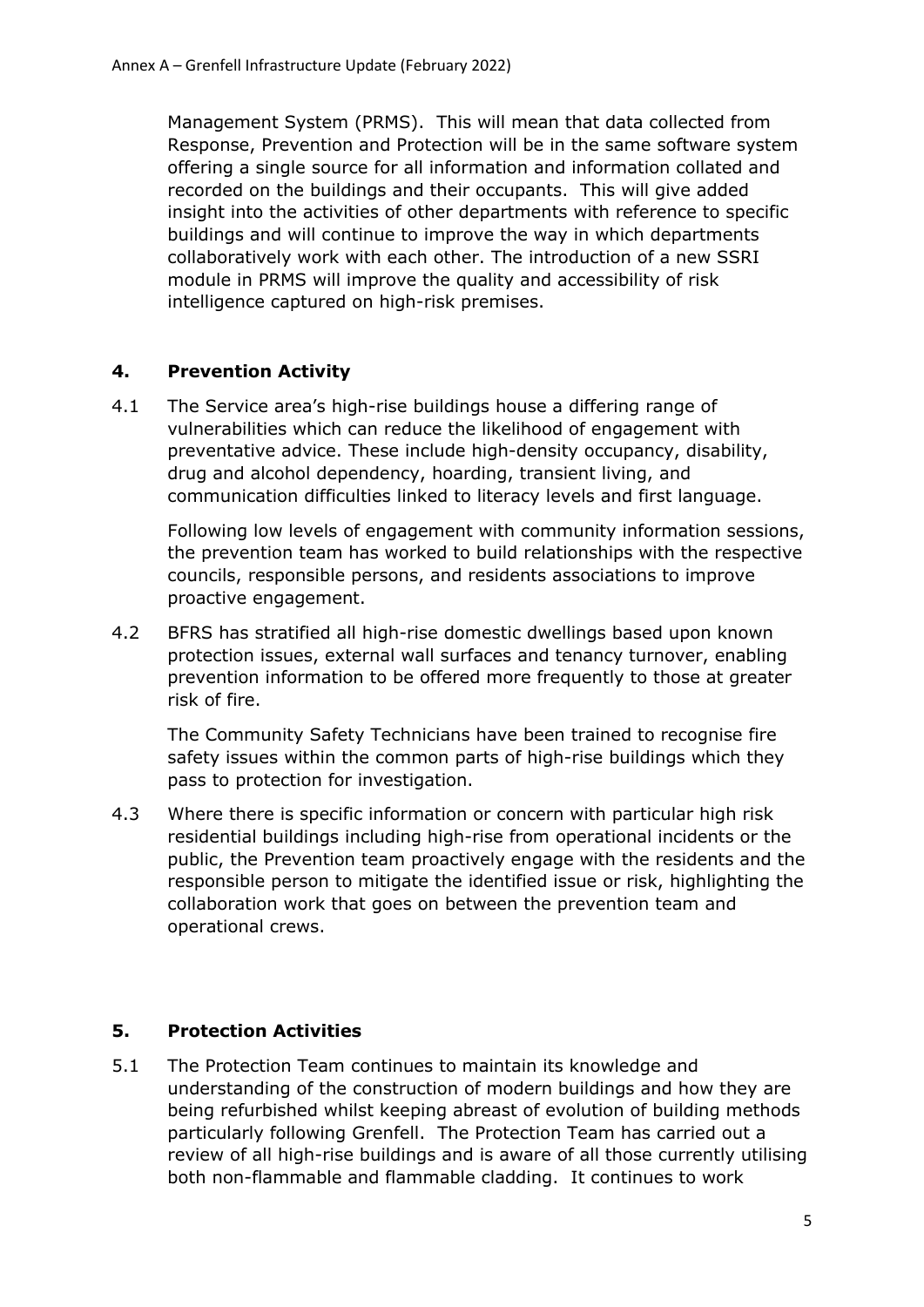proactively alongside Duty Holders to advise and support them with any necessary changes to the buildings.

- 5.2 The Protection Team continues to concentrate their focus on the highest risk premises and, as the Enforcing Authority for common areas in highrise buildings, proactively engages with the Duty Holders to maintain compliance and take enforcement action where necessary. The enactment of the Fire Safety Act 2021 will place responsibilities on the Duty Holders to manage and reduce the risk of fires in buildings containing multiple domestic premises; as this becomes legislation the Protection Team will continue to work with the Duty Holder to improve safety in high-rise buildings.
- 5.3 The Protection Team continues to focus on improving their collaboration with the Response crews by undertaking enhanced protection training as part of the Home Office Protection uplift grant funding programme and High-Risk Residential Building work.

Dedicated fire safety input sessions are aimed at all operational managers from the rank of Crew Commander to Group Commander. There are 22 sessions scheduled (44 days). The sessions are conducted over a consecutive two-day period and are being delivered by an external consultant.

Non-operational specialist roles such as Operational Training and Assurance have also been invited to attend the planned sessions.

The training programme is scheduled to be completed by December 2022.

A brief overview of the course content is as follows:

- Applicable legislation Regulatory Reform Fire Safety Order 2005 (RRO), Fire and Rescue Services Act 2004
- Types of evacuation strategies types of fire alarm systems to support the given evacuation strategy
- Common types of high-risk premises
- The Fire Brigades duties and what actions to take at a fire safety incident

Following the conclusion of the programme a confirmation of understanding process will be devised. This will improve the Response crews understanding of basic fire safety issues which will increasingly become more apparent whenever they visit higher risk premises.

#### **6. Operational Assurance and Training Department Activities**

6.1 In the wake of the recommendations coming out of the Phase 1 report it was necessary to assure the Service's preparedness of high-rise building fires through thematic reviews and external audits. The Operational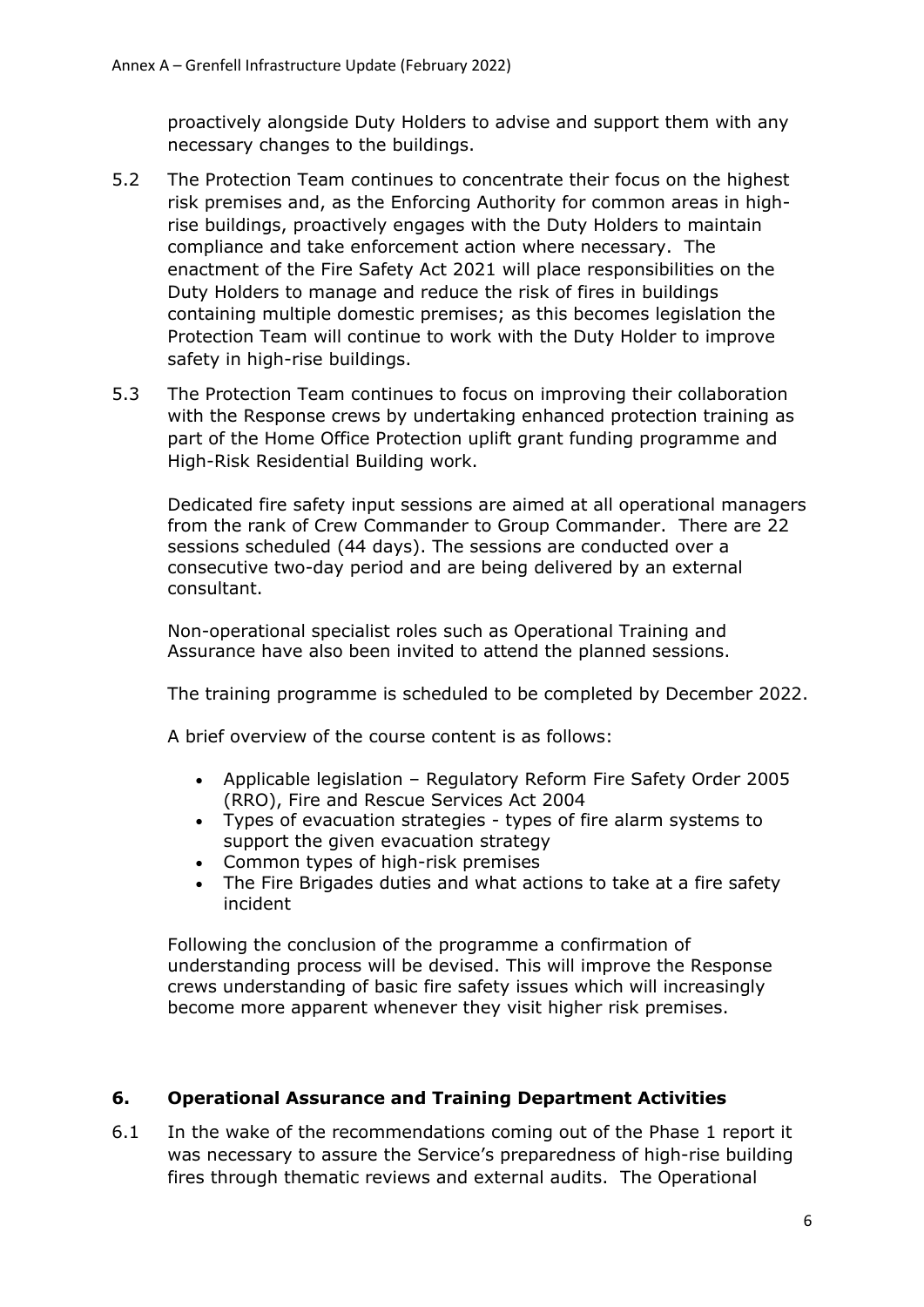Assurance Team has collated information following on from a number of incidents the Service has attended. The Team has also arranged several high-rise exercises throughout Buckinghamshire and Milton Keynes as well as the Fire Service College. The aim is to ensure that as many varied operational staff receive the opportunity to undertake a practical high-rise exercise and feedback into the Operational Assurance Team.

- 6.2 From the high-rise incidents and exercises several recommendations have been made that have now been placed onto the Operational Assurance Improvement Plan with the resulting actions being given to the appropriate personnel and departments. The objective of all this activity is to improve the way in which BFRS responds to and manages high-rise incidents which in turn will feed into the overall recommendations following the Phase 1 report.
- 6.3 The Training department continues to work with the Operational Assurance Team, feeding into the Operational Assurance Improvement Plan to ensure that learning points are captured. It has created training packages that reflect policy and procedural changes to high-rise buildings and other closely associated procedures. This has involved specific breathing apparatus training and positive pressure ventilation training to reflect national best practice. There is work taking place to ensure that the Thames Valley Services aim to have replicated these across the whole of the Thames Valley area. This will form part of the training required for the new collaboratively purchased breathing apparatus set.
- 6.4 Work is taking place to include multi-agency training and exercises that will reflect the multi-agency approach required for fires in high-rise buildings. This will and has included the other blue light services as well as the local Councils. This reflects the concern BFRS has for how to evacuate these large buildings.

Suitable exercise venues have been identified and exercise planning and scheduling continues to progress. The delivery of a multi-agency high-rise exercise in January 2022 was delayed due to the concerns regarding high levels of staff absences and risks associated with the rise in COVID-19 in cases.

### **7. Improvement Plan Following the Grenfell Tower Inquiry Phase 1 Report and a Look Forward to Phase 2**

7.1 Following the Phase 1 report, there were 46 recommendations made that BFRS have incorporated into an improvement plan. This plan is coordinated through the Technical Team and sponsored by the Head of Protection and Assurance. Oversight is managed through a Grenfell Working Group which reports progress to the Overview and Audit Committee via the Performance Monitoring Board and Operational Assurance Group.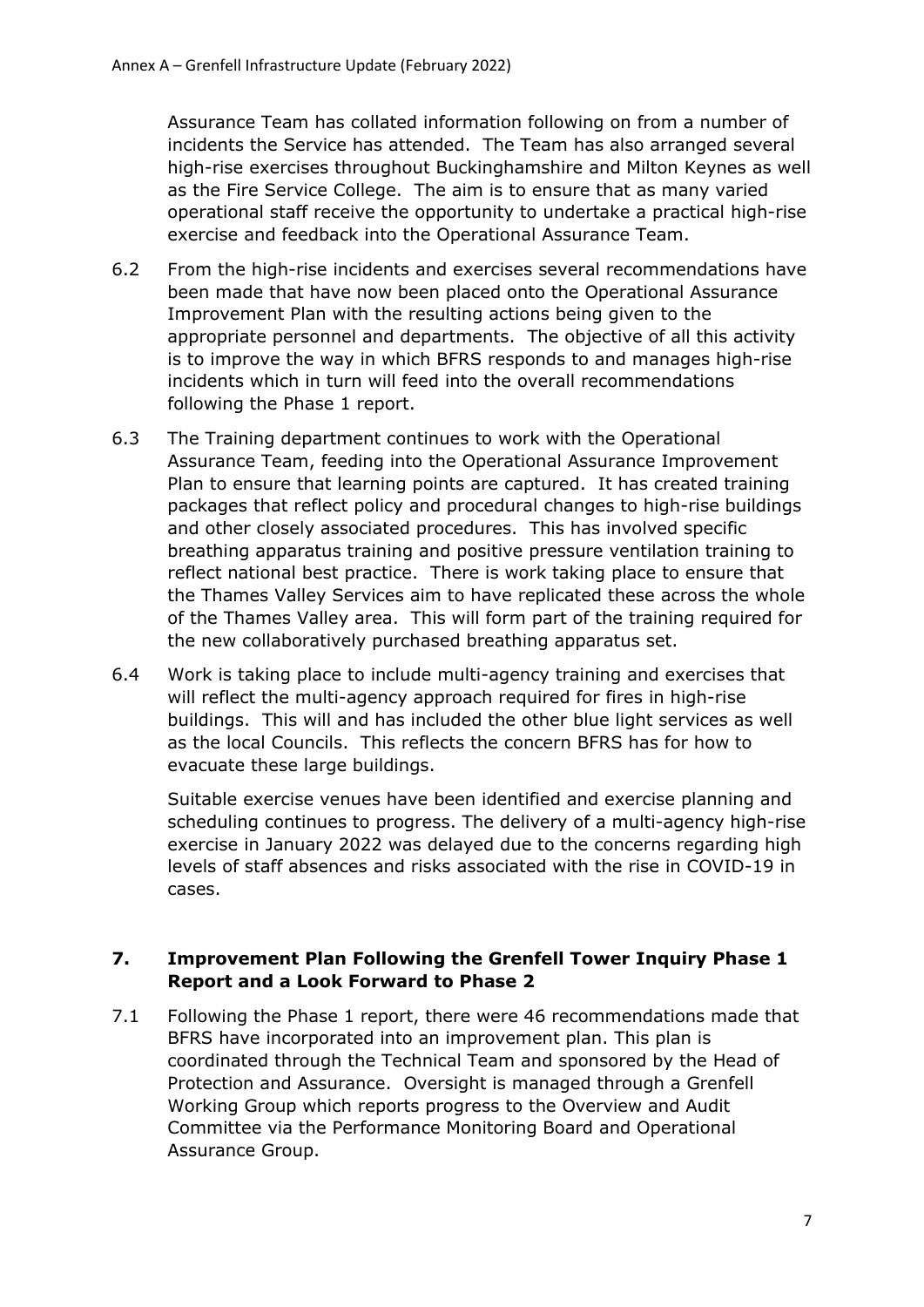7.2 Of the 46 recommendations BFRS identified 45 actions that were identified in the Phase 1 report. To date, BFRS have been able to complete 17 of them. It has made some significant progress in 27 and is prepared for change in the last one.

Table of previous and current progress of actions based upon Phase 1 recommendations

|                                                                               | Actions from<br>March 2021<br>Report | Actions from<br>October 2022<br>Report | <b>Actions</b><br>currently in<br><b>progress</b> |
|-------------------------------------------------------------------------------|--------------------------------------|----------------------------------------|---------------------------------------------------|
| BFRS has made<br>preparations for this<br>change and is ready<br>to implement | 13                                   |                                        |                                                   |
| Currently in<br>Progress                                                      | 18                                   | 28                                     | 27                                                |
| Complete                                                                      | 15                                   | 15                                     |                                                   |

*Table 1*

There is now only one recommendation waiting to be implemented; *Owner/Responsible persons of high-rise residential building be required by law to include up-to-date information about persons with reduced mobility and their associated PEEPs in the premises information box.* The Service have been waiting for results to be shared following the formal consultation from the Home Office on legislative requirements for PEEPs before progress is made against the recommendation. This was recently shared with the Service in January 2022 and progress against this specific action will be reviewed by the working group in March 2022.

- 7.3 Of the 46 recommendations BFRS are directly responsible for 28 and of these have completed 17. Of those that have yet to be completed they are all in progress and in a majority of cases are at the assurance phase in order to identify whether actions have been met. This will form part of the feedback that has come from the recent high-rise exercises and incidents.
- 7.4 BFRS does not have direct responsibility for 18 of the Phase 1 recommendations as these, in a majority of cases, rests with the responsible person or Duty Holder. As mentioned above Protection have been working with Duty Holders to resolve these but in most cases have been awaiting legislative change. With the Fire Safety Act 2021 coming into legislation and the Building Safety Bill going through Parliament these actions should be able to be progressed further.
- 7.4 Phase 1 of the Grenfell Tower Inquiry focused on the cause of the fire, its subsequent development and the course of events during the night, the principle focus of Phase 2 of the inquiry is on how and why the decisions were made that led to a highly combustible cladding system was fitted on to Grenfell Tower. Phase 2 will also explore other area that emerged from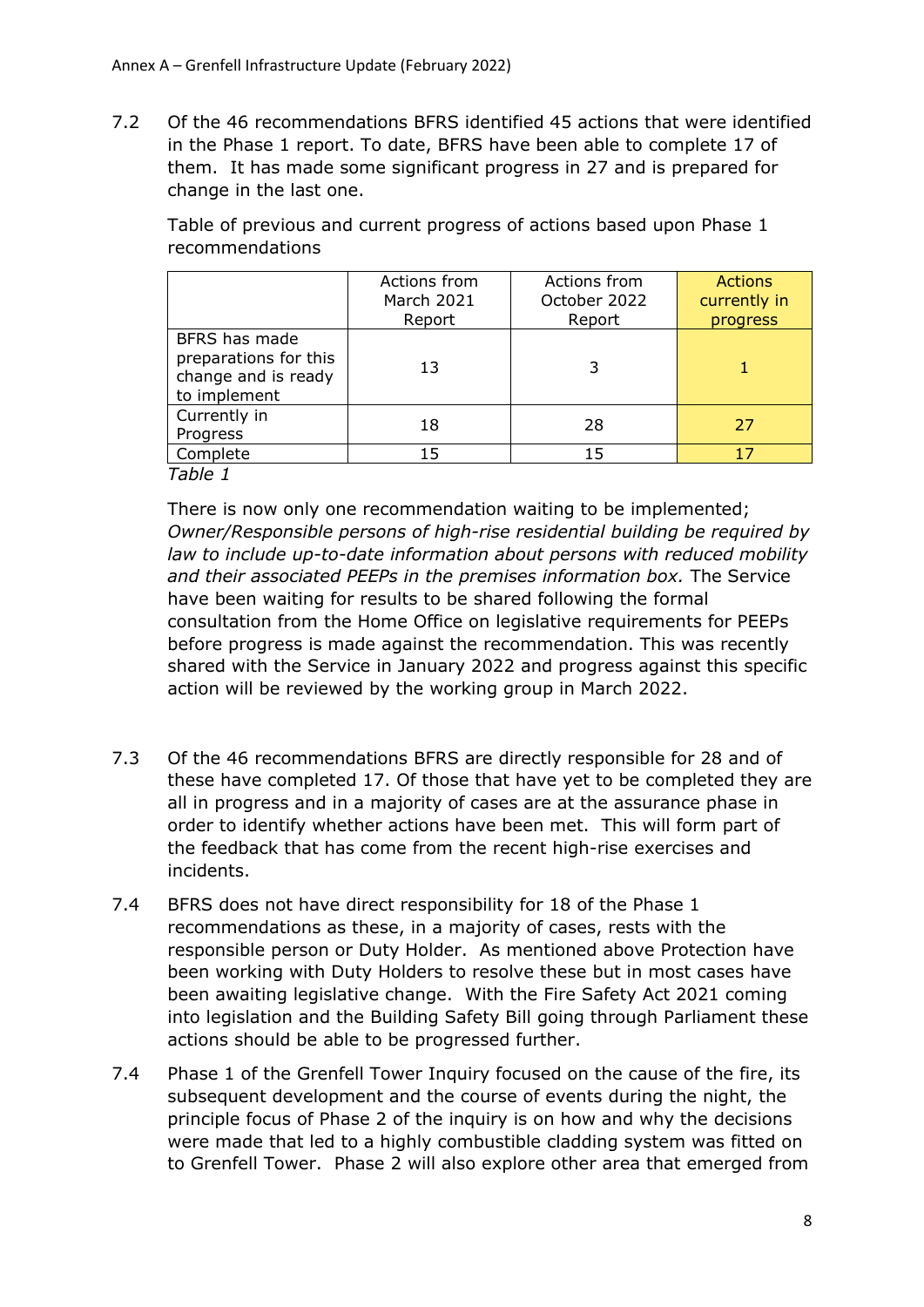the information gathered during Phase 1. The Phase 2 part of the Inquiry is currently ongoing. Many of the of the agreed modules have now concluded with module five and module six (firefighting) closing statements taking place on 24 January 2022. Module 6 (testing & government) is currently underway. It is anticipated that there will be additional recommendations for fire and rescue services to review and action once the phase 2 report is published.

# **8. Central Funding**

- 8.1 In April 2020 an announcement was made by Lord Greenhalgh, the Minister of State for Building Safety, Fire and Communities, offering a grant to assist with the implementation of the Phase 1 findings. BFRS received an initial payment of £123,549.85 and a second payment instalment of £97,962.84 in February 2022 to drive improvement in Protection. A further £60,000 has been allocated to facilitate a review of all high-rise residential buildings over 18 metres and additional funding of £46,253.86 was provided which BFRS has set aside for research and development and procurement of new equipment.
- 8.2 The initial payment and follow up allocation of £60,000 has been set aside for Protection. This has been used for fixed term employment contracts, training, IT equipment and continues to be used for website development and collaborative working both internally and externally.
- 8.3 The funding BFRS has set aside for research and development and equipment has been used for purchasing equipment such as loud hailers and escape hoods. Additionally, work is presently underway to investigate the equipment and software required to improve the effectiveness of communication between the operational incidents and TVFCS. This will allow the Service to maintain effective control and communication in more complex and dynamic incidents such as the potential evacuation of highrise buildings.
- 8.4 On 30 September 2021 Lord Greenhalgh sent a further letter to all the chief fire officers regarding the expectation of the Home Office, following the announcement for funding, of the responsibilities each service has to their communities about the lessons learnt and the improvements made following the Grenfell tragedy. This letter highlighted that each fire and rescue service must show the transparent progress they have made meeting the Phase 1 Inquiry's recommendations and that these recommendations affect all services.

### **9. Collaboration and Alignment**

9.1 A significant amount of work continues to take place in respect of collaboration between BFRS, Oxfordshire Fire and Rescue Service and Royal Berkshire Fire and Rescue Service. This work includes research and